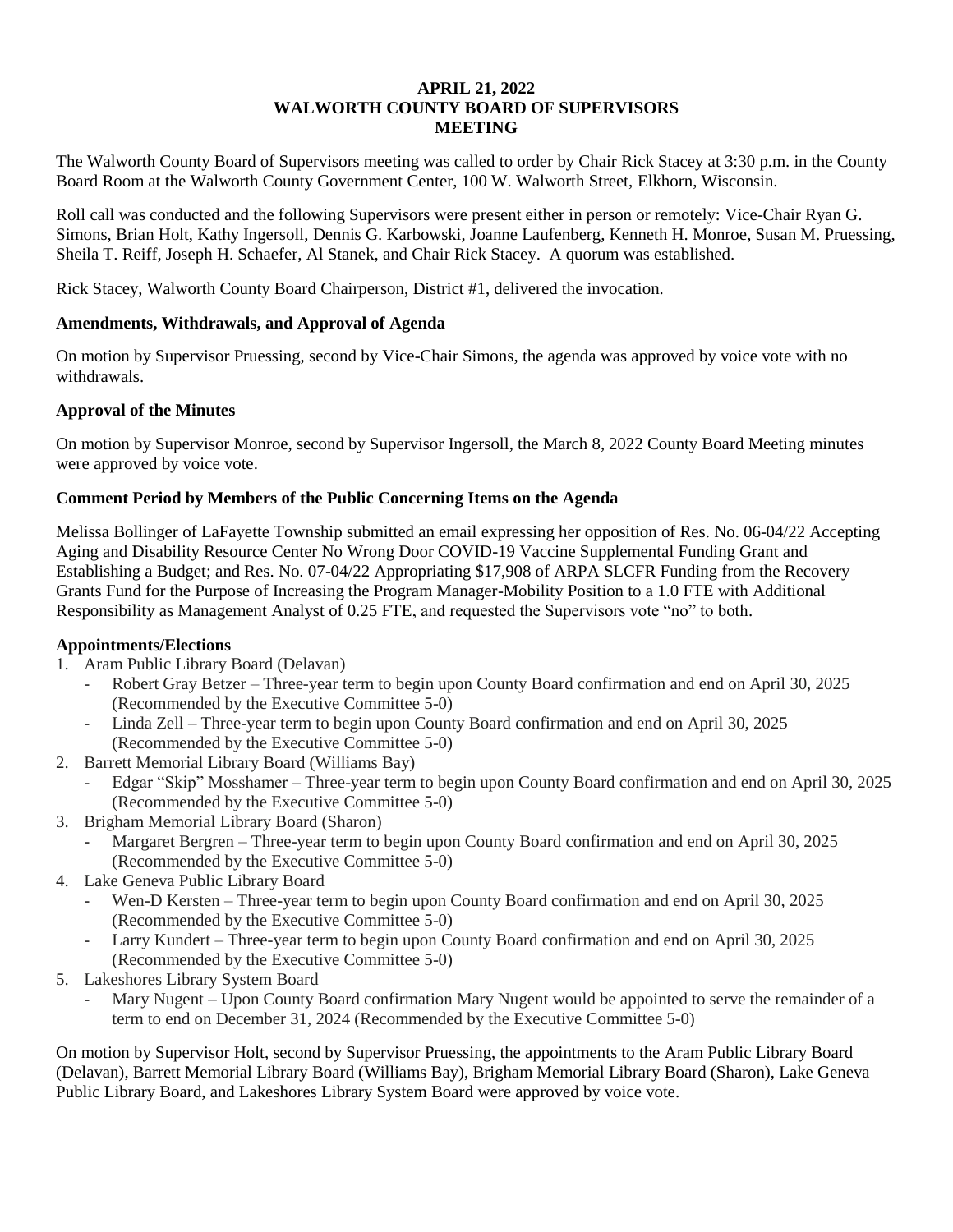## **Communications and Matters to Be Referred**

Chair Stacey announced that unless there was a request for an individual communication to be discussed, the Clerk would dispense with the reading of each title and the Chair would direct that all communications be referred or placed on file as indicated on the agenda.

- 1. Claims Received After Agenda Mailing
- 2. Claims: a) None
- 3. Correspondence from Prime Clerk, LLC regarding Mallinckrodt Public Limited Company Notice of Meeting of the Creditors and Unique Proxy Form (To be placed on file) (A complete packet of documentation can be reviewed in the County Clerk's Office)
- 4. Report of the County Clerk Regarding Communications Received by the Board and Recommended to be Placed on File
- CLAIM U.S. Bankruptcy Court William Thomas Plant and Lana Sue Plant, Debtors Notice and Request to Modify Confirmed Chapter 13 Plan (To be placed on file)
- Price County Resolution 12-22 Request State to Revise the Current Real Estate Transfer Fees Revenue Sharing Formula (To be placed on file)
- 5. Report of the County Clerk Regarding Communications Received by the Board After the Agenda Mailing
- Res. No. 02-04/22 Nominating Members to the Various Committees of the County Board
- Correspondence from Wisconsin Counties Association Forward Analytics (FA), *Flush with Cash: Wisconsin's Growing Financial Reserves* (To be placed on file)
- Correspondence from Wisconsin Counties Association regarding 2022 WCA District Meetings (To be placed on file)
- 6. Report of the County Clerk Regarding Zoning Petitions (To be referred to the County Zoning Agency)
- Walworth County, All Townships. Walworth County Amendment to Section(s) 74-165, 74-174, and 74-241 of the Walworth County Code of Ordinances – Shoreland Zoning.

#### **Unfinished Business**

1. COVID-19 Response, Update, and State & Federal Actions

County Administrator Mark W. Luberda continues to prepare the Friday Report and Update per the Supervisors request. Luberda reported he received an email from the Department of the Treasury indicating preparations to disperse the second payment relative to American Rescue Plan Act (ARPA) grant funds has commenced.

Luberda advised that with elimination of the mask mandate for public transportation, VIP Services, Inc. (VIP) has chosen to post signage recommending masks, but there will be no enforcement for riders and/or drivers.

Luberda invited all Supervisors to attend the Finance Committee meeting, stating an update will be provided relative to previously approved ARPA projects.

### **New Business**

### **Reports of Standing Committees**

### **County Zoning Agency Report of Proposed Zoning Amendments**

- 1. Michelle Cleveland Owner, SW ¼ of Section 10, Richmond Township. Rezone approximately .55 acres of A-1 to A-4 – Approved 6-0 (March 17, 2022 County Zoning Agency Public Hearing)
- 2. Justin and Mary Rohrer Owners, SE ¼ of Section 31, East Troy Township. Rezone 17.98 acres of A-1 to C-2 Approved 6-0 (March 17, 2022 County Zoning Agency Public Hearing)
- 3. Jennifer Hahn Owner, NW ¼ of Section 3, LaFayette Township. Rezone approximately 21.27 acres of the parcel being predominantly 20 plus acres of A-2 and smaller areas of A-5 and A-1 to C-2 – Approved 6-0 (March 17, 2022 County Zoning Agency Public Hearing)
- 4. Robert Kruger and Kevin Kruger Owners, SW ¼ of Section 25, Delavan Township. Rezone approximately .9 acres of C-3 and A-4 to A-4 and C-3 – Approved 6-0 (March 17, 2022 County Zoning Agency Public Hearing)
- 5. Net Worth, LLC C/O Chad J. Karl Owner, NW ¼ of Section 12, Sugar Creek Township. Rezone approximately .37 acres of R-1 to B-2 – Approved 6-0 (March 17, 2022 County Zoning Agency Public Hearing)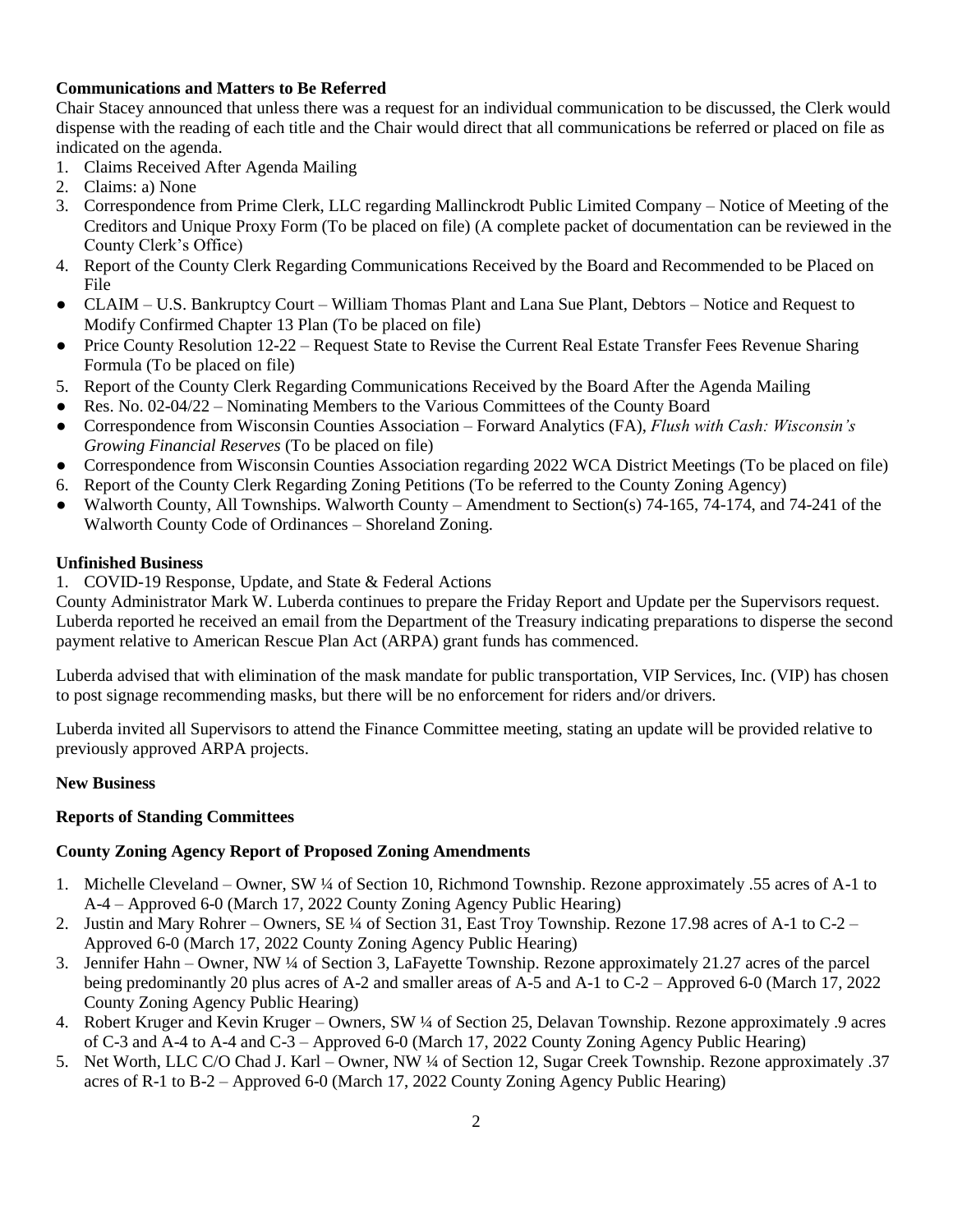On motion by Vice-Chair Simons, second by Supervisor Ingersoll, Items #1 thru #5 of the County Zoning Agency Report of Proposed Zoning Amendments were approved as recommended by the County Zoning Agency by voice vote.

## **Executive Committee**

Supervisor Reiff requested that, Item #4, Approval of 2022-2023 County Board of Supervisors Meeting Schedule be considered separately.

- 1. Ord. No. 1271-04/22 Amending Section 30-156 and Section 30-312 of the Walworth County Code of Ordinances Relating to Election Administration Donations and Grants – *Vote Required: Majority* (Recommended by Executive Committee 5-0)
- 2. Res. No. 09-04/22 Denying the Claim of Arthur Dexter *Vote Required: Majority* (Recommended by the Executive Committee 5-0)
- 3. Res. No. 10-04/22 Denying the Claim of William C. Allen *Vote Required: Majority* (Recommended by Executive Committee 5-0)
- 4. Approval of 2022-2023 County Board of Supervisors Meeting Schedule *Vote Required: Majority* (Recommended by the Finance Committee 4-0 and the Executive Committee 5-0)

On motion by Supervisor Pruessing, second by Supervisor Schaefer, Item #1, **Ord. No. 1271-04/22**; Item #2, **Res. No. 09- 04/22**; and Item #3, **Res. No. 10-04/22** were approved by voice vote.

Supervisor Reiff offered a motion to change the time of the County Board Meeting from 3:30 p.m. to 5:30 p.m., second by Supervisor Laufenberg. Discussion then focused on the availability for constituents to attend meetings after work hours; the length of meeting, which may potentially extend beyond public transportation hours; the way in which staff without extended hours would be affected; and IRS requirements of paying hourly employees time and a half.

Corporation Counsel/Director-Land Use and Resource Management (LURM) Michael Cotter reiterated that the motion was to approve dates and times of all other meetings listed on the calendar (Page 49) with the exception of changing the 3:30 p.m. County Board Meeting time to 5:30 p.m. Cotter advised the Board that the meeting time may be amended during this meeting, but if a restriction is found in the Code of Ordinance an amendment would be necessary. Ordinance amendments are referred to committee.

Supervisor Reiff amended her motion requesting the time change for the County Board Meeting, and that it be referred to the Executive Committee to allow for further discussion. Supervisor Schaefer seconded the amendment.

Cotter clarified the original motion is to approve the 2022-2023 calendar as presented with the time of the County Board Meeting being referred to the Executive Committee for further discussion. He further clarified the May County Board meeting will take place at 3:30 p.m.

The 2022-2023 County Board of Supervisors Meeting Schedule, including the amendment referring the time of County Board Meeting to the Executive Committee, was approved by voice vote.

# **Finance Committee**

- 1. Res. No. 05-04/22 Creating a New Capital Project and Establishing 2022 Design Budget for County Highway O (CTH O) with Capital Projects Fund Road and Bridge Construction Committed Fund Balance – *Vote Required: Twothirds* (Recommended by the Public Works Committee 5-0 and Finance Committee 5-0)
- 2. Res. No. 06-04/22 Accepting Aging and Disability Resource Center No Wrong Door COVID-19 Vaccine Supplemental Funding Grant and Establishing a Budget – *Vote Required: Two-thirds* (Recommended by the Health and Human Services Board 8-0 and Finance Committee 5-0)
- 3. Res. No. 07-04/22 Appropriating \$17,908 of ARPA SLCFR Funding from the Recovery Grants Fund for the Purpose of Increasing the Program Manager - Mobility Position to a 1.0 FTE with Additional Responsibility as Management Analyst of 0.25 FTE – *Vote Required: Two-thirds* (Recommended by the Human Resources Committee 5-0 and Finance Committee 5-0)

Vice-Chair Simons offered a motion for unanimous consent, second by Supervisor Monroe. Item #1, **Res. No. 05-04/22** was approved by unanimous consent.